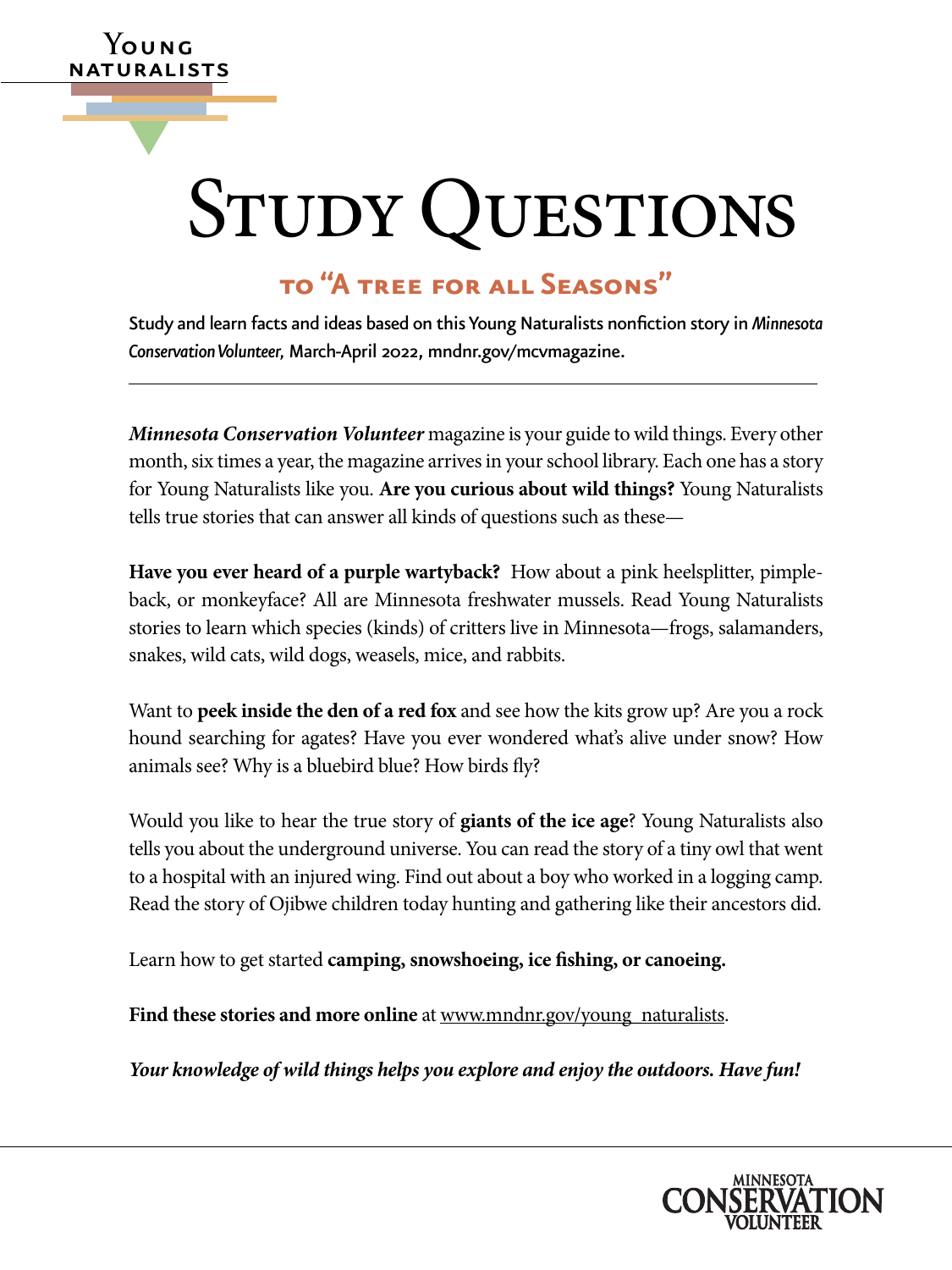# **"A tree for all seasons" Study Questions**

Study and learn facts and ideas based on this Young Naturalists nonfiction story in *Minnesota Conservation Volunteer,* March-April 2022, [mndnr.gov/mcvmagazine.](http://www.mndnr.gov/mcvmagazine)



#### **1. Minnesota has more aspen trees than:**

- a. New Jersey, New Hampshire, and Vermont, combined
- b. any other state
- c. All of the other 52 native tree species put together
- d. Canada

## **2. True or false: There are more aspen trees than oak trees in Minnesota.**

## **3. Which of Minnesota's two aspen species have the following traits? Label them "Q" for quaking aspen, "B" for bigtooth aspen, or "BQ" for both?**

- \_\_\_\_\_ Smooth bark that becomes rough as the tree grows old
- \_\_\_\_\_ Triangle-shaped leaves
- \_\_\_\_\_ Oval-shaped leaves
- \_\_\_\_\_ Wide teeth on the leaf edges
- \_\_\_\_\_ Dark scars on branches where branches used to be

#### **4. In which of these places would an aspen be most likely to grow?**

- a. in the middle of a pine forest
- b. in the middle of a woodland
- c. in the middle of a cornfield
- d. at the edge of a forest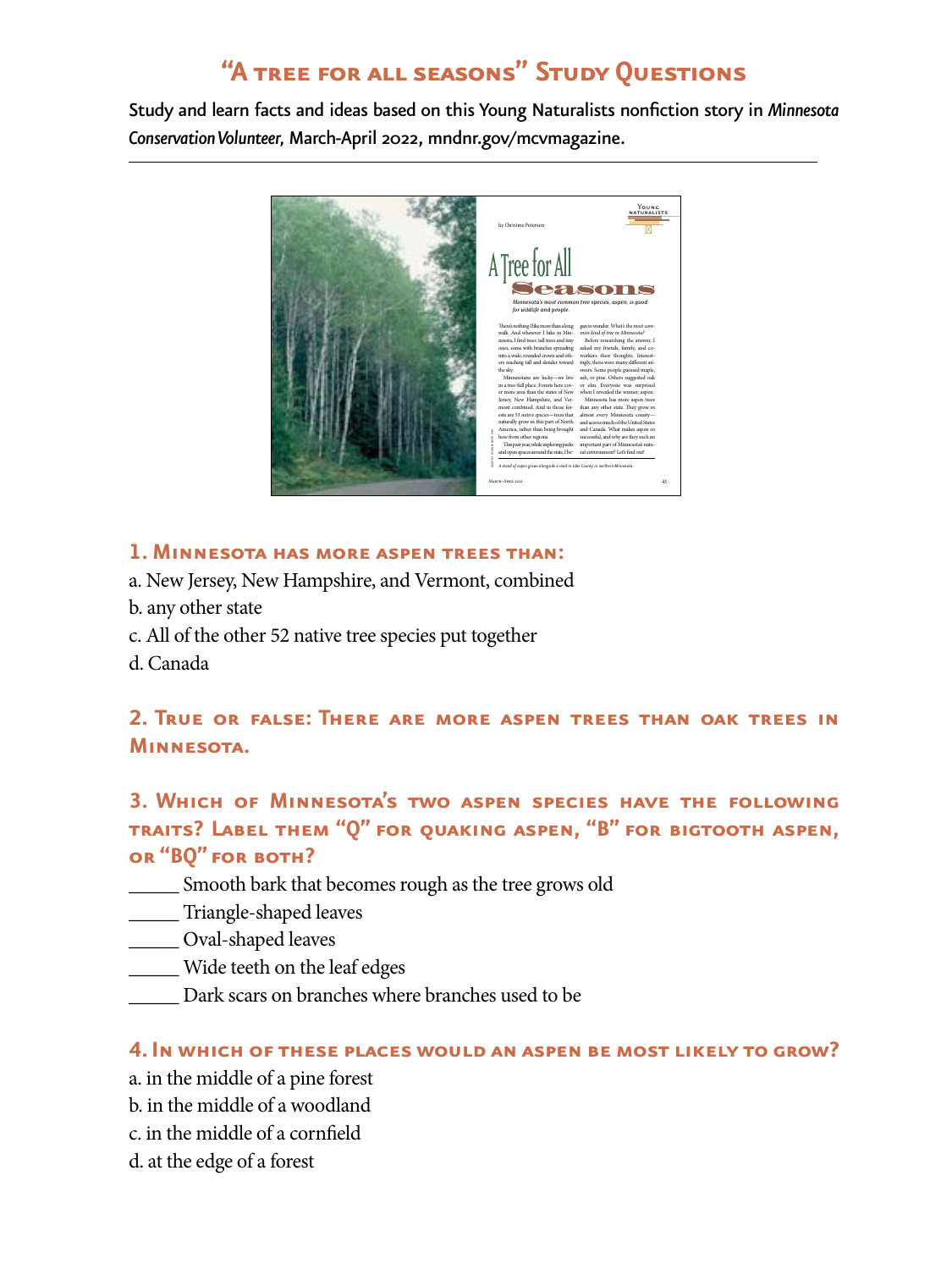#### **5. What is a pioneer species?**

#### **6. Name two ways fires benefit aspen?**

#### **7. Which is correct?**

a. pollen + seed =  $egg$ b.  $egg + pollen = seed$ c.  $egg + seed = pollen$ 

**8. A single aspen tree can produce more than \_\_\_\_\_\_\_\_\_ seeds.**

\_\_\_\_\_\_\_\_\_\_\_\_\_\_\_\_\_\_\_\_\_\_\_\_\_\_\_\_\_\_\_\_\_\_\_\_\_\_\_\_\_\_\_\_\_\_\_\_\_\_\_\_\_\_\_\_\_\_\_\_\_\_\_\_\_\_\_\_

\_\_\_\_\_\_\_\_\_\_\_\_\_\_\_\_\_\_\_\_\_\_\_\_\_\_\_\_\_\_\_\_\_\_\_\_\_\_\_\_\_\_\_\_\_\_\_\_\_\_\_\_\_\_\_\_\_\_\_\_\_\_\_\_\_\_\_\_

a. 100 b. 1,000 C.100,000 d. 1,000,000 e. 1,000,000,000

### **9. Which parts of an aspen does the article say that grouse eat? Circle all that apply?**

- a. a. twigs b. leaves
- c. buds
- d. catkins
- e. stem

**10. What does the writer mean when she calls elk a "lost species"? Mark an "X" next to all that apply.**

- \_\_\_ They hide, so it is hard to find them.
- \_\_\_ They are uncommon because the places they lived were cleared for farming.
- \_\_\_ They have a hard time finding their way around in a thick aspen forest.
- \_\_\_ They are uncommon because too many were hunted.

11. What makes it possible for aspen to photosynthesize in winter?

**CHALLENGE QUESTION:** Why might it be beneficial to an aspen to wobble its leaves wobble in the breeze?